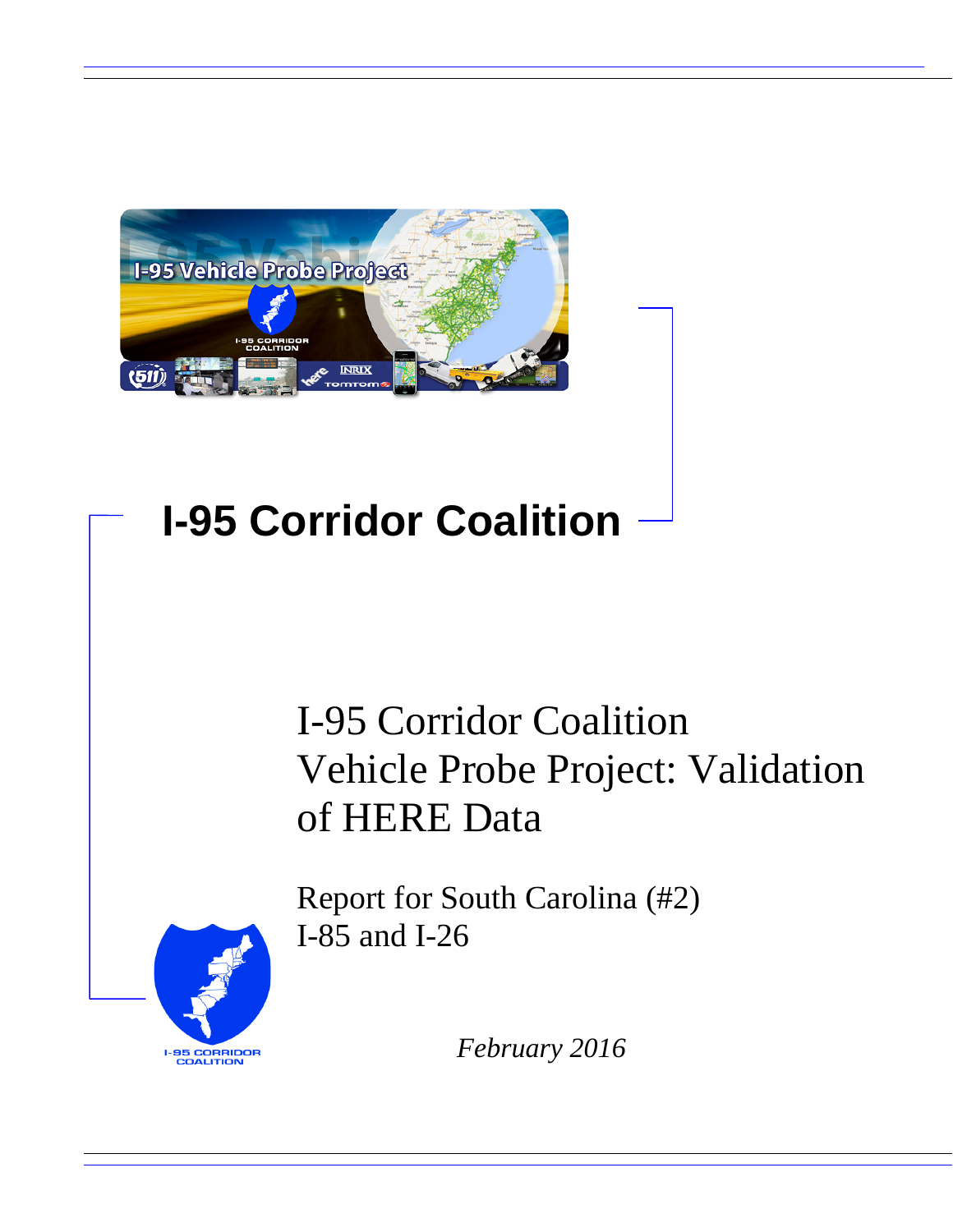# **I-95 CORRIDOR COALITION VEHICLE PROBE PROJECT VALIDATION OF HERE DATA FEBRUARY 2016**

# *Report for South Carolina (#2) I-85 and I-26*

*Prepared for:*

I-95 Corridor Coalition

*Sponsored by:*

I-95 Corridor Coalition

*Prepared by:*

Masoud Hamedi, Ali Haghani, Kiana Roshan Zamir, Zhongxiang Wang University of Maryland, College Park

#### *Acknowledgements:*

The research team would like to express its gratitude for the assistance it received from the state highway officials in South Carolina during the course of this study. Their effort was instrumental during the data collection phase of the project. This report would not have been completed without their help.

*February 2016*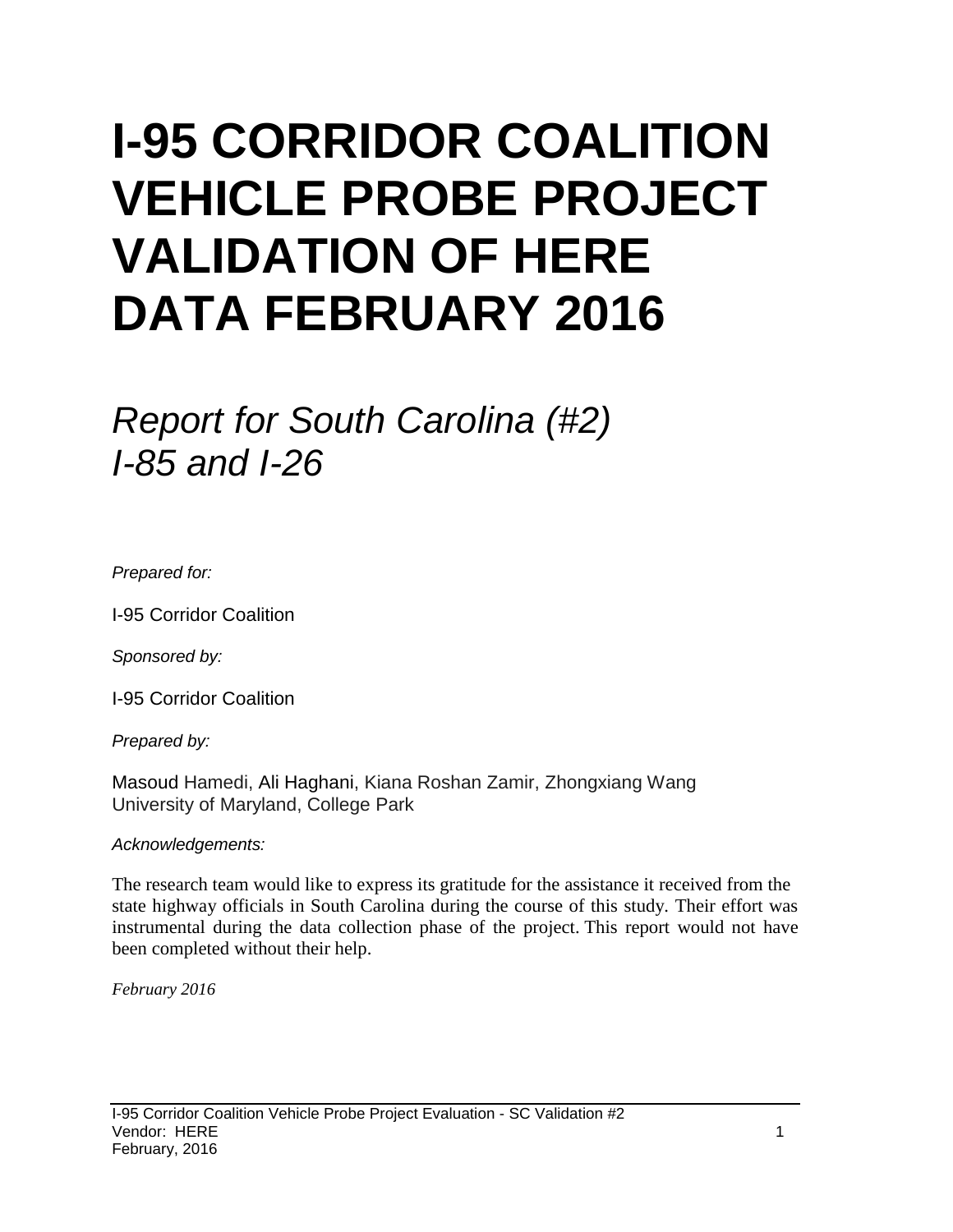## **Evaluation Results for the State of South Carolina**

## *Executive Summary*

The data from the Vehicle Probe Project is validated using Bluetooth<sup>TM</sup> Traffic Monitoring (BTM) technology on a near monthly basis. BTM sensors were deployed at the beginning and ending points of seven different segments along the I-85 and I-26 corridors. The Average Annual Daily Traffic (AADT) along the I-85 corridor is 82,300 and the speed limit is 60 MPH. The AADT along the I-26 corridor is 37,550 and the speed limit is 55 MPH.

The Bluetooth sensor deployment covers the range from US-276 to SC-14 along I-85 and from Bush River Rd. to Harbison Blvd. along I-26. Travel time data was collected for both directions along each freeway, between December 2 and December 15, 2015. The dataset collected represents approximately 4,188 hours of observations along seven freeway segments, totaling approximately 12 miles. The total number of effective five-minute travel time samples observed was 50,260.

ES Table 1, below summarizes the results of the comparison between the BTM reference data and the HERE data for freeway segments during the above noted time period. As shown, the average absolute speed error (AASE) and Speed Error Bias (SEB) were within specification in all speed bins.

| <b>ES Table 1 – South Carolina Evaluation Summary for Freeway</b> |                                            |                         |                                     |                         |                   |                                |  |  |  |
|-------------------------------------------------------------------|--------------------------------------------|-------------------------|-------------------------------------|-------------------------|-------------------|--------------------------------|--|--|--|
| <b>Speed Bin</b>                                                  | <b>Average Absolute Speed</b><br>Error(<10 |                         | <b>Speed Error Bias</b><br>(<5 mph) |                         | Number<br>of $5$  | Hours of<br>Data<br>Collection |  |  |  |
|                                                                   | Comparison<br>with SEM<br>Band             | Comparison<br>with Mean | Comparison<br>with SEM<br>Band      | Comparison<br>with Mean | Minute<br>Samples |                                |  |  |  |
| $0-30$ MPH                                                        | 1.6                                        | 3.1                     | 0.8                                 | 1.3                     | 1419              | 118                            |  |  |  |
| 30-45 MPH                                                         | 1.8                                        | 4.2                     | 0.5                                 | 0.7                     | 1354              | 113                            |  |  |  |
| 45-60 MPH                                                         | 1.4                                        | 4.0                     | 0.8                                 | 2.1                     | 13366             | 1114                           |  |  |  |
| $>60$ MPH                                                         | 2.6                                        | 5.9                     | $-2.4$                              | $-5.1$                  | 34121             | 2843                           |  |  |  |
| All Speeds                                                        | 2.2                                        | 5.2                     | $-1.4$                              | $-2.9$                  | 50260             | 4188                           |  |  |  |

Based upon data collected from December 2, 2015 through December 15, 2015 across 12 miles of roadway.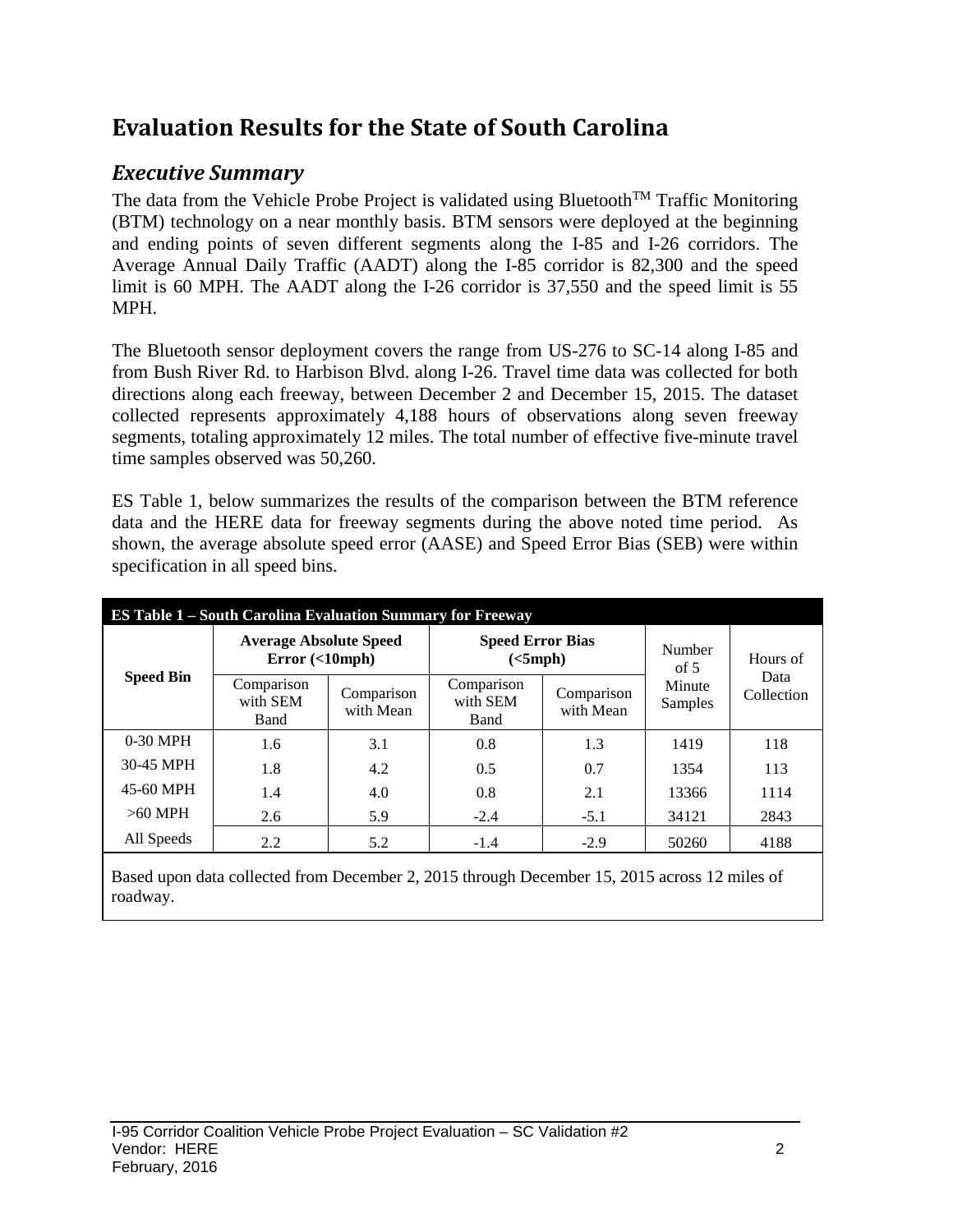### *Data Collection*

Travel time samples were collected along seven freeway segments with the assistance of South Carolina Department of Transportation (SCDOT) personnel. Freeway segments studied were located on the I-85 corridor from US-276 to SC-14 and on I-26 from Bush River Rd. to Harbison Blvd. Travel time data was collected for both directions along I-85 and I-26 between December 2 and December 15, 2015. Segment locations were chosen with a high-likelihood of observing recurrent and non-recurrent congestion during peak and off-peak periods.

Figure 1 and 2 present an overview snapshot of the placement of sensors for the collection of data on the I-85 and I-26 corridors in South Carolina. The Average Annual Daily Traffic (AADT) along the I-85 corridor is 82,300 and the speed limit is 60 MPH. The AADT along the I-26 corridor is 37,550 and the speed limit is 55 MPH. Blue segments represent freeway segments selected for analysis.



**Figure 1** — Locations of all segments selected on I-85 for analysis in South Carolina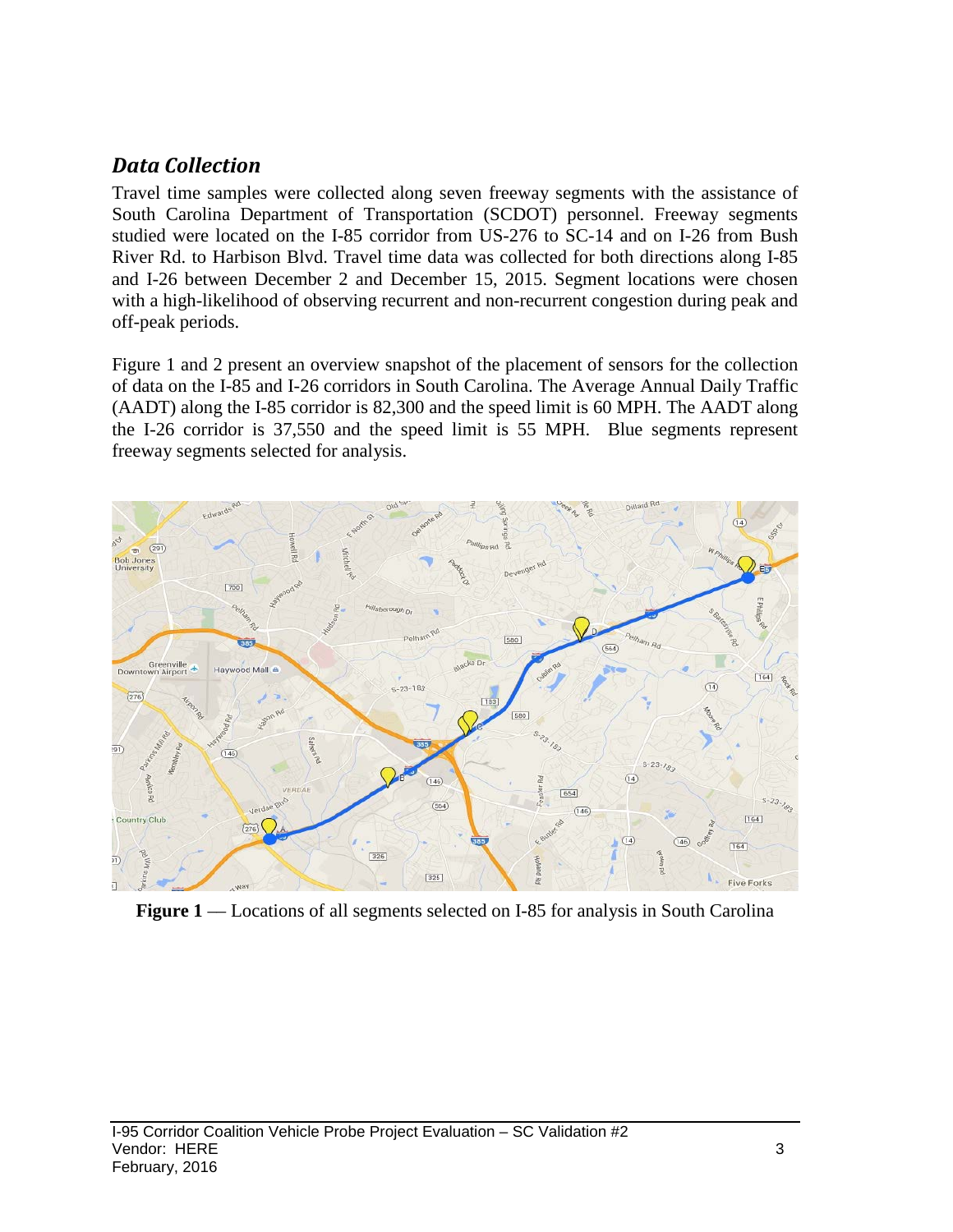

Figure 2 –– Locations of all segments selected on I-26 for analysis in South Carolina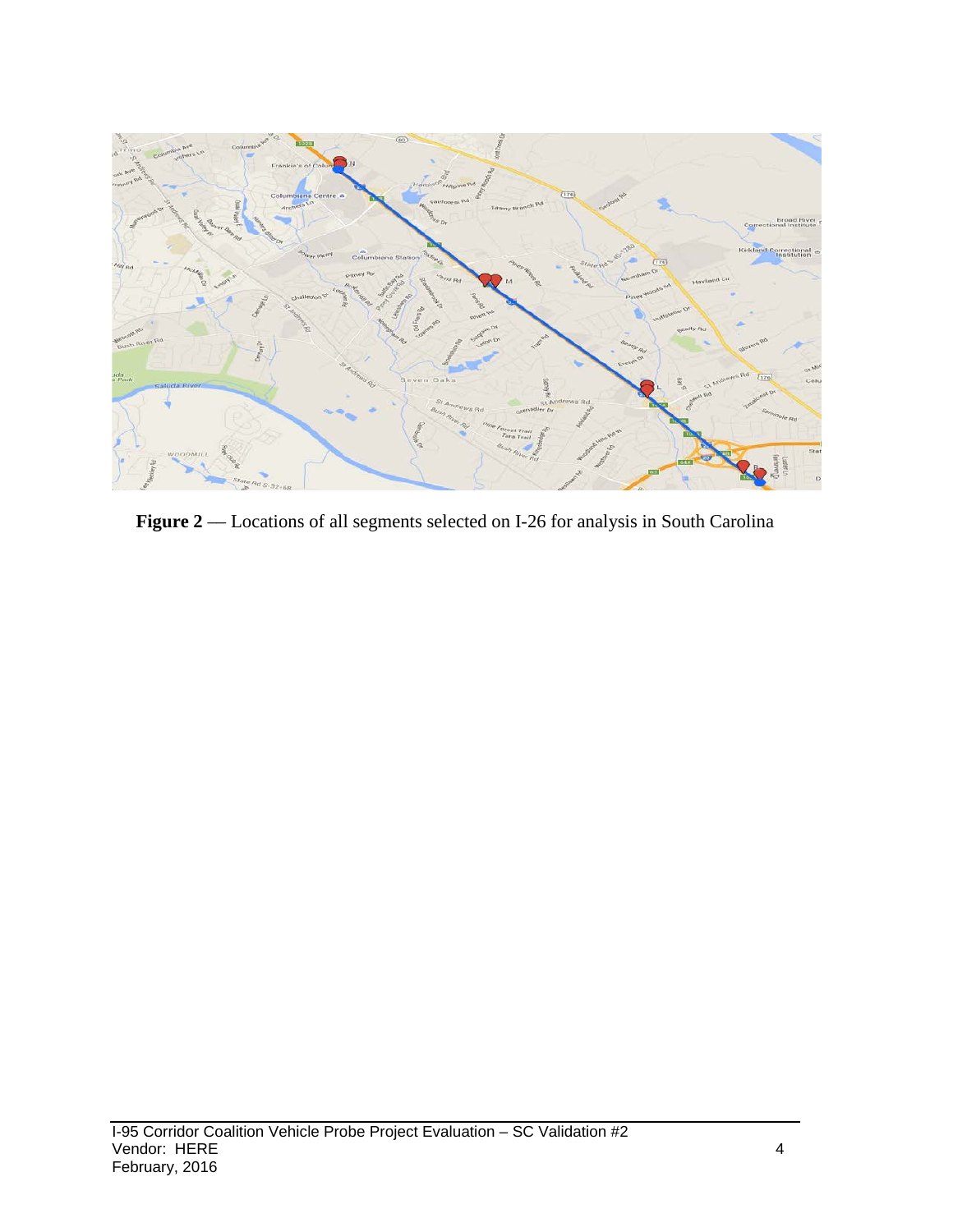#### **TMC segments selected for validation in South Carolina**

Table 1 presents the data collection segments from South Carolina. As a whole, these segments cover a total length of 12 miles. Data collection segments are comprised of one or more Traffic Message Channel (TMC) base segments, such that the total length of the data collection segment is one mile long or greater for freeways. When appropriate, consecutive TMC segments are combined to form a data collection segment longer than one mile. The results of the validation performed on seven bidirectional freeway segments are included in this report. Table 1 contains the summary information on each data collection segment including the latitude/longitude coordinates of the locations at which the Bluetooth sensors were deployed along I-85 and I-26 in South Carolina as well as an active map link to view the data collection segment in detail. Click on the map link to see a detailed map for the respective data collection segment. It should be noted that the configuration of the test segments is often such that the endpoint of one segment coincides with the start point of the next segment, so that one Bluetooth sensor covers both data collection segments.

Table 1 also provides data on the precise length of the TMCs comprising the test segment as compared to the measured length between Bluetooth<sup>TM</sup> Traffic Monitoring (BTM) sensors placed on the roadway. An algorithm was developed and documented in a separate report<sup>[1](#page-5-0)</sup> as part of the initial VPP project and is being used for the validation of all vendors in VPPII. Details of the algorithm used to estimate equivalent path travel times based on HERE data feeds for individual data collection segments are provided in this separate report. This algorithm finds an equivalent HERE travel time (and therefore travel speed) corresponding to each sample BTM travel time observation on the test segment of interest.

<span id="page-5-0"></span><sup>&</sup>lt;sup>1</sup> Ali Haghani, Masoud Hamedi, Kaveh Farokhi Sadabadi, Estimation of Travel Times for Multiple TMC Segments, prepared for I-95 Corridor Coalition, February 2010 [\(link\)](http://www.i95coalition.org/wp-content/uploads/2015/02/I-95-CC-Estimation-of-Travel-Times-for-Multiple-TMC-Segments-FINAL2.pdf)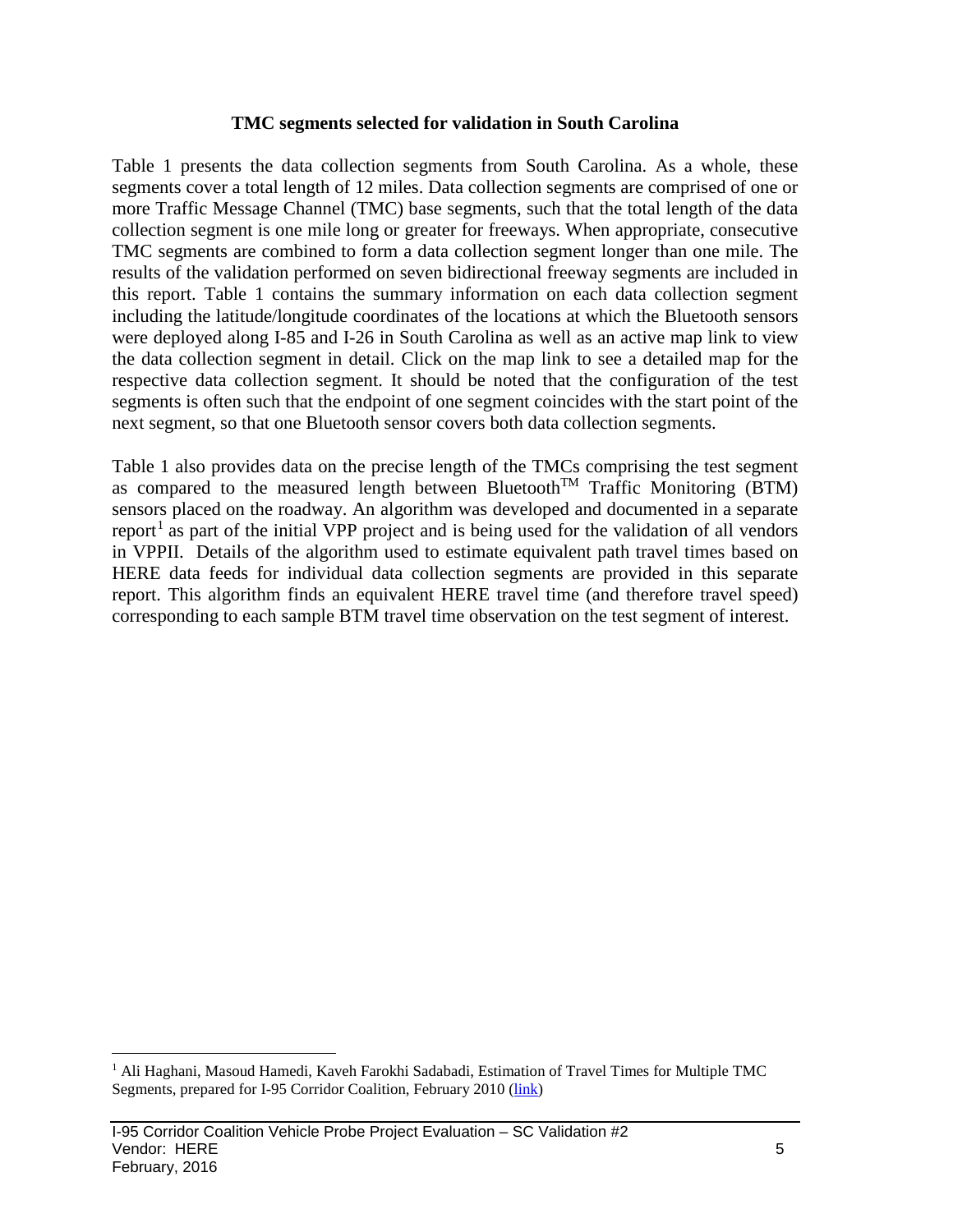| <b>SEGMENT</b>  | <b>DESCRIPTION</b> |                |                            | beginems selected for vanuation in bouth Carolina<br><b>TMC CODES</b> |         | Deployment    |              |            |
|-----------------|--------------------|----------------|----------------------------|-----------------------------------------------------------------------|---------|---------------|--------------|------------|
| (Map Link)      | Freeway            | State          | Starting at                | <b>Begin</b>                                                          | Number  | Begin Lat/Lon |              | Length     |
|                 | South              |                | Ending at                  | End                                                                   |         | End Lat/Lon   |              | % Diff     |
|                 | Carolina           | County         |                            |                                                                       | Length  |               |              |            |
|                 |                    |                |                            |                                                                       |         |               |              | All        |
| <b>Freeways</b> |                    |                |                            |                                                                       |         |               |              | Lengths in |
|                 |                    |                |                            |                                                                       |         |               |              | Miles      |
| F1              | $I-85$             | South Carolina | <b>US-276/Exit 48</b>      | 125P04733                                                             |         | 34.814246     | $-82.33399$  | 1.67       |
| SC02-0001       | Northbound         | Greenville     | SC-146/Woodruff Rd/Exit 51 | 125P04733                                                             | 1.7     | 34.826048     | $-82.308215$ | $-1.26%$   |
| F <sub>2</sub>  | $I-85$             | South Carolina | SC-146/Woodruff Rd/Exit 51 | 125P04733                                                             | 2       | 34.826048     | $-82.308215$ | 1.22       |
| SC02-0002       | Northbound         | Greenville     | SC-146/Woodruff Rd/Exit 51 | 125P04734                                                             | 1.1     | 34.835775     | $-82.292468$ | 8.94%      |
| F <sub>3</sub>  | $I-85$             | South Carolina | SC-146/Woodruff Rd/Exit 51 | 125P04735                                                             |         | 34.835775     | $-82.292468$ | 2.06       |
| SC02-0003       | Northbound         | Greenville     | Pelham Rd/Exit 54          | 125P04735                                                             | $2.3\,$ | 34.857171     | $-82.264182$ | $-9.24%$   |
| F <sub>4</sub>  | $I-85$             | South Carolina | Pelham Rd/Exit 54          | 125P04735                                                             | 2       | 34.857171     | $-82.264182$ | 2.29       |
| SC02-0004       | Northbound         | Greenville     | SC-14/Exit 56              | 125P04736                                                             | 2.1     | 34.869354     | $-82.230867$ | 10.62%     |
| F <sub>5</sub>  | $I-85$             | South Carolina | SC-14/Exit 56              | 125N04735                                                             | 2       | 34.86958      | $-82.230741$ | 2.23       |
| SC02-0005       | Southbound         | Greenville     | Pelham Rd/Exit 54          | 125N04734                                                             | 2.3     | 34.856039     | $-82.267742$ | $-3.04%$   |
| F <sub>6</sub>  | $I-85$             | South Carolina | Pelham Rd/Exit 54          | 125N04734                                                             |         | 34.856039     | $-82.267742$ | 2.22       |
| SC02-0006       | Southbound         | Greenville     | I-385/Exit 51              | 125N04734                                                             | 1.8     | 34.837858     | -82.289509   | 20.79%     |
| F7              | $I-85$             | South Carolina | I-385/Exit 51              | 125N04734                                                             | 3       | 34.837858     | $-82.289509$ | 1.85       |
| SC02-0007       | Southbound         | Greenville     | SC-146/Woodruff Rd/Exit 51 | 125N04732                                                             | 1.4     | 34.82527      | -82.309863   | 27.90%     |
| F <sub>8</sub>  | $I-85$             | South Carolina | SC-146/Woodruff Rd/Exit 51 | 125N04732                                                             | 1       | 34.82527      | $-82.309863$ | 1.68       |
| SC02-0008       | Southbound         | Greenville     | US-276/Exit 48             | 125N04732                                                             | 1.6     | 34.814403     | $-82.334008$ | 6.33%      |
| F <sub>9</sub>  | $I-26$             | South Carolina | Bush River Rd/Exit 108     | 125P05660                                                             | 2       | 34.03192      | $-81.105291$ | 1.27       |
| SC02-0009       | Westbound          | Richland       | Saint Andrews Rd/Exit 106  | 125P05661                                                             | 1.27    | 34.046107     | $-81.119325$ | $0.00\%$   |
| F10             | $I-26$             | South Carolina | Saint Andrews Rd/Exit 106  | 125P05662                                                             |         | 34.046107     | $-81.119325$ | 1.60       |
| SC02-0010       | Westbound          | Lexington      | Piney Grove Rd/Exit 104    | 125P05662                                                             | 1.61    | 34.063425     | $-81.138117$ | $-0.62%$   |
| F11             | $I-26$             | South Carolina | Piney Grove Rd/Exit 104    | 125P05662                                                             | 3       | 34.063425     | $-81.138117$ | 1.71       |
| SC02-0011       | Westbound          | Richland       | Harbison Blvd/Exit 103     | 125P05664                                                             | 1.59    | 34.081164     | $-81.155826$ | 7.55%      |

**Table 1 Segments selected for validation in South Carolina**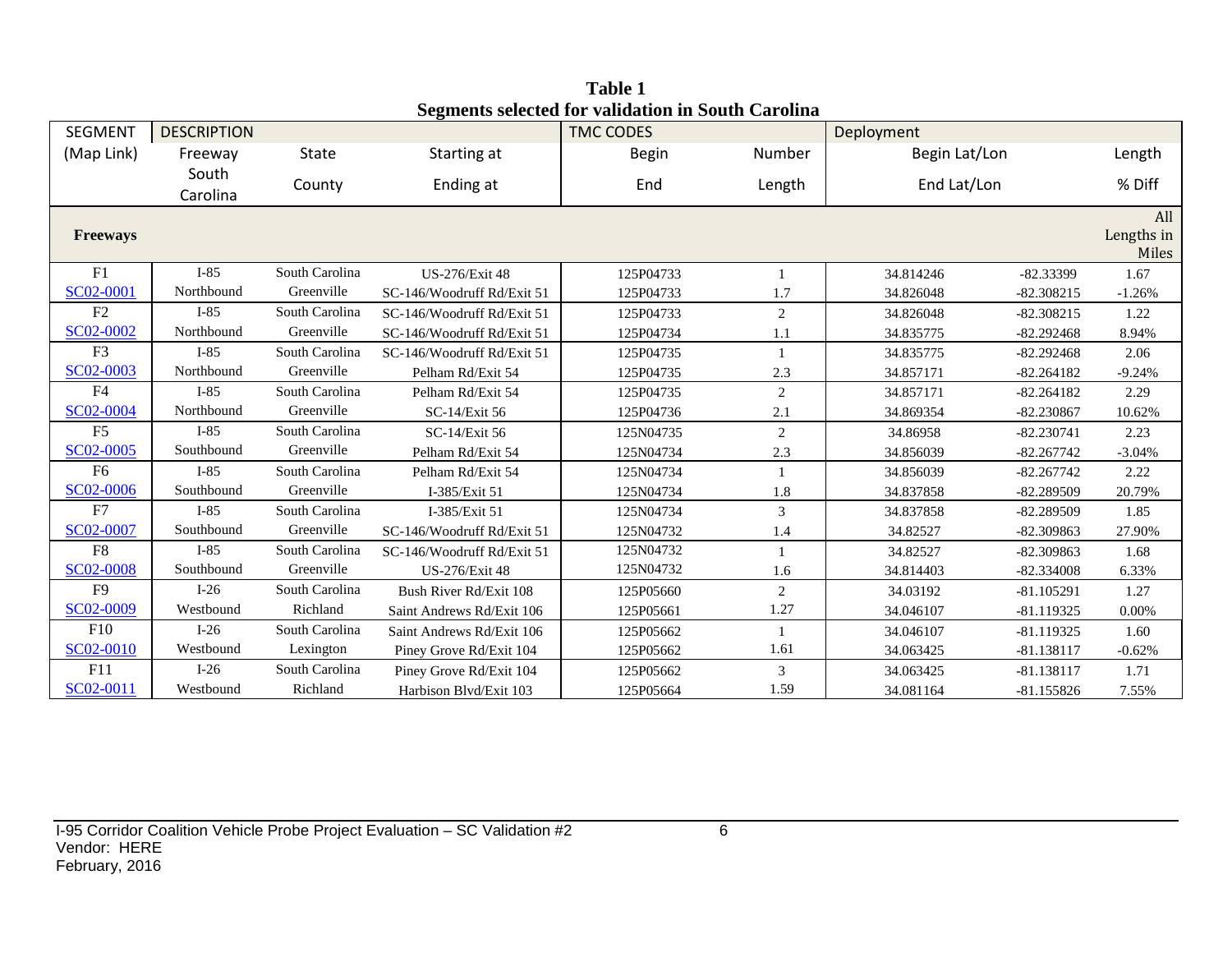| <b>SEGMENT</b>  | <b>DESCRIPTION</b> |                      | ~~ <del>~</del> ~~~~~~    | <b>TMC CODES</b> |        | Deployment    |              |                            |
|-----------------|--------------------|----------------------|---------------------------|------------------|--------|---------------|--------------|----------------------------|
| (Map Link)      | Freeway            | State<br>Starting at |                           | <b>Begin</b>     | Number | Begin Lat/Lon |              | Length                     |
|                 | South<br>Carolina  | County               | Ending at                 | End              | Length | End Lat/Lon   |              | % Diff                     |
| <b>Freeways</b> |                    |                      |                           |                  |        |               |              | All<br>Lengths<br>in Miles |
| F12             | $I-26$             | South Carolina       | Harbison Blvd/Exit 103    | 125N05663        | $\sim$ | 34.080458     | $-81.155335$ | 1.63                       |
| SC02-0012       | Eastbound          | Richland             | Piney Grove Rd/Exit 104   | 125N05661        | 1.60   | 34.062617     | -81.137442   | 1.87%                      |
| F13             | $I-26$             | South Carolina       | Piney Grove Rd/Exit 104   | 125N05661        |        | 34.062617     | $-81.137442$ | 1.68                       |
| SC02-0013       | Eastbound          | Lexington            | Saint Andrews Rd/Exit 106 | 125N05661        | 1.49   | 34.046545     | -81.119958   | 12.71%                     |
| F14             | $I-26$             | South Carolina       | Saint Andrews Rd/Exit 106 | 125N05661        | 3      | 34.046545     | $-81.119958$ | 1.08                       |
| SC02-0014       | Eastbound          | Richland             | Bush River Rd/Exit 108    | 125N05659        | 1.18   | 34.033232     | -81.106988   | -8.46%                     |

#### **Table 1 (Cont'd) Segments selected for validation in South Carolina**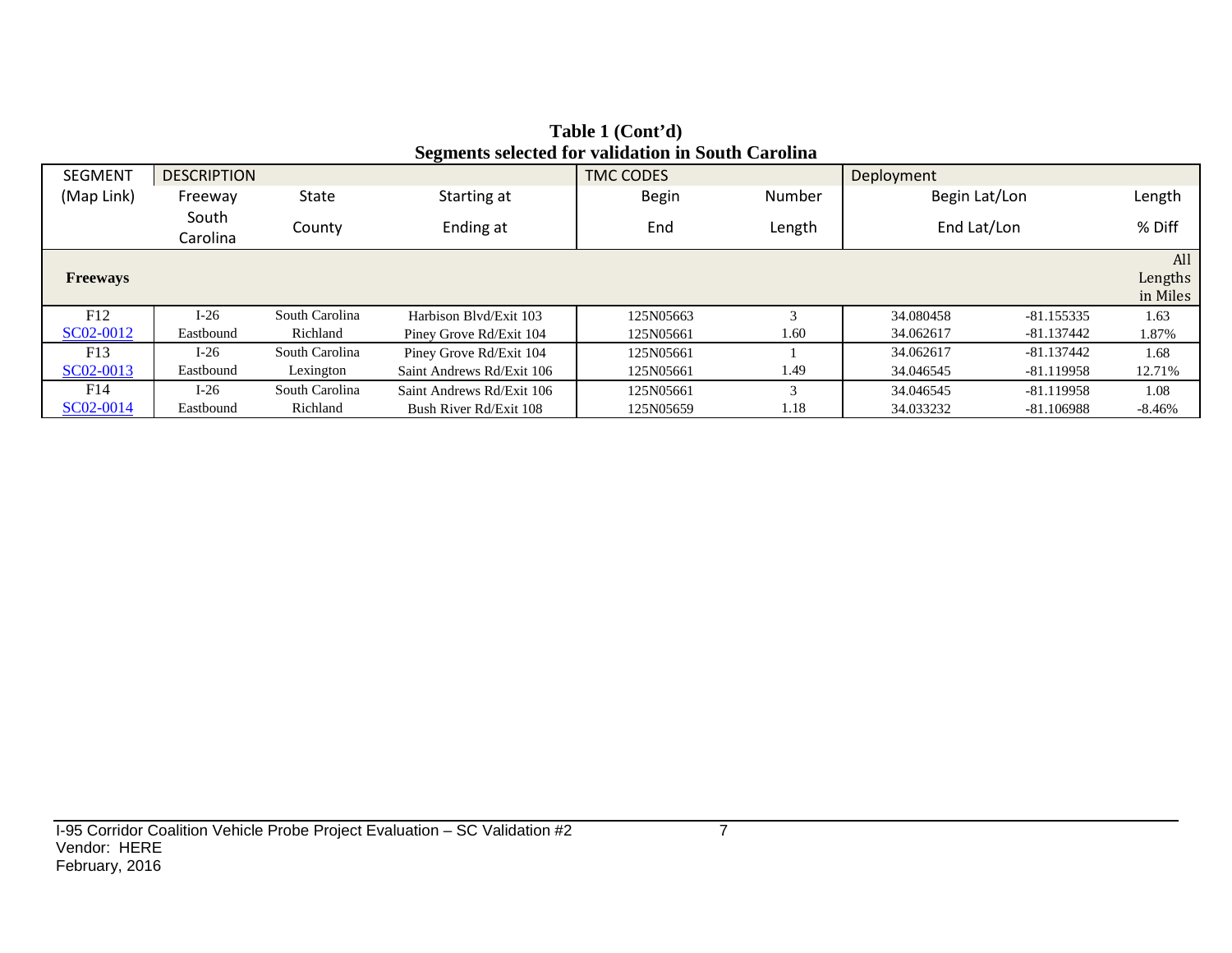### *Analysis of Freeway Results*

Table 2 summarizes the data quality measures obtained as a result of a comparison between Bluetooth and all reported HERE speeds. Specifications used for comparison include the Average Absolute Speed Error (AASE) and the Speed Error Bias (SEB).

#### Average Absolute Speed Error (AASE)

The AASE is defined as the mean absolute value of the difference between the mean speed reported from the VPP and the ground truth mean speed for a specified time period. The AASE is the primary accuracy metric. Based on the contract specifications, the speed data from the VPP shall have a maximum average absolute error of 10 miles per hour (MPH) in each of four speed ranges: 0-30 MPH, 30-45 MPH, 45-60 MPH, and > 60 MPH.

#### Speed Error Bias (SEB)

The SEB is defined as the average speed error (not the absolute value) in each speed range. SEB is a measure of whether the speed reported in the VPP consistently under or over estimates speed as compared to ground truth speed. Based on the contract specifications, the VPP data shall have a maximum SEB of +/- 5 MPH in each of speed ranges as defined above.

The results are presented as compared against the mean of the ground truth data as well as the 95th percent confidence interval for the mean, referred to as the Standard Error of the Mean (SEM) band. The SEM band takes into account any uncertainty in the ground truth speed as measured by BTM equipment due to limited samples and/or data variance. Contract specifications are assessed against the SEM band. (See the *Vehicle Probe Project: Data Use and Application Guide* for additional details on the validation process.) The AASE in the lower two speed bands have proven to be the critical specification (and most difficult) to attain. As shown, the average absolute speed error (AASE) and Speed Error Bias (SEB) were both within specification for all the speed bins.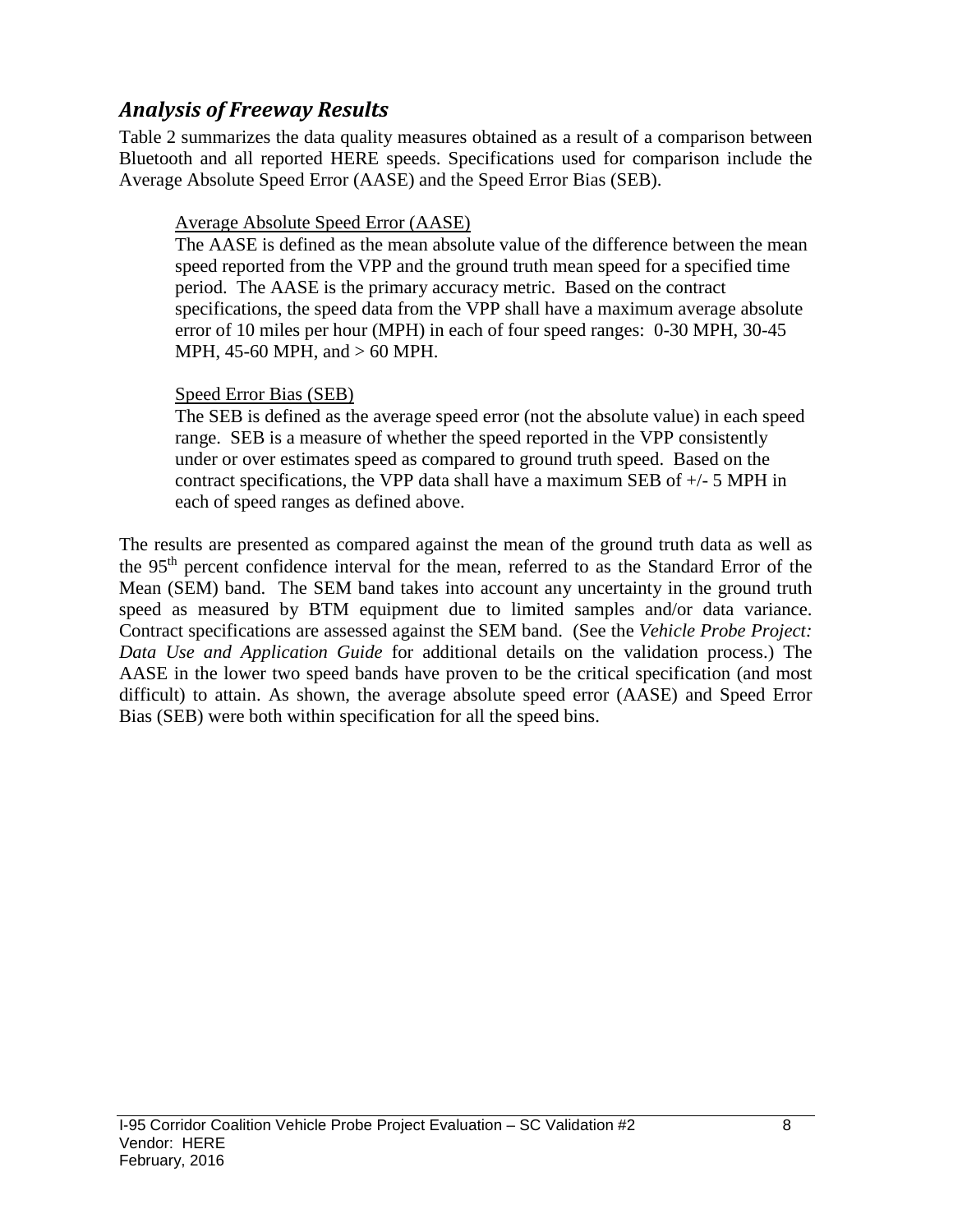|                     |                           | <b>Data Quality Measures for</b> |            |             |                                               |                                              |
|---------------------|---------------------------|----------------------------------|------------|-------------|-----------------------------------------------|----------------------------------------------|
| <b>SPEED</b><br>BIN | 1.96 SEM Band             |                                  |            | <b>Mean</b> |                                               |                                              |
|                     | <b>SEB</b><br>5 mph       | <b>AASE</b><br>$10 \text{ mph}$  | <b>SEB</b> | <b>AASE</b> | No. of $5$<br><b>Minute</b><br><b>Samples</b> | <b>Hours</b> of<br>Data<br><b>Collection</b> |
|                     | (contract specifications) |                                  |            |             |                                               |                                              |
| $0 - 30$            | 0.8                       | 1.6                              | 1.3        | 3.1         | 1419                                          | 118                                          |
| $30 - 45$           | 0.5                       | 1.8                              | 0.7        | 4.2         | 1354                                          | 113                                          |
| $45 - 60$           | 0.8                       | 1.4                              | 2.1        | 4.0         | 13366                                         | 1114                                         |
| $60+$               | $-2.4$                    | 2.6                              | $-5.1$     | 5.9         | 34121                                         | 2843                                         |

**TABLE 2 Data quality measures for freeway segments in South Carolina**

Table 3 shows the percentage of the time HERE data falls within 5 mph of the SEM band and the mean for each speed bin for all freeway data segments in this validation report.

|                            |                                             | effici la foi fi ceway seguients in South Carolina      |                                           |                                              |                |  |
|----------------------------|---------------------------------------------|---------------------------------------------------------|-------------------------------------------|----------------------------------------------|----------------|--|
|                            |                                             |                                                         | <b>Data Quality Measures for</b>          |                                              |                |  |
|                            |                                             | 1.96 SEM Band                                           | <b>Mean</b>                               |                                              |                |  |
| <b>SPEED</b><br><b>BIN</b> | Percentage<br>falling<br>inside the<br>band | Percentage<br>falling<br>within 5<br>mph of the<br>band | <b>Percentage</b><br>equal to the<br>mean | Percentage<br>within 5<br>mph of the<br>mean | No. of<br>Obs. |  |
| $0 - 30$                   | 41%                                         | 94%                                                     | $0\%$                                     | 85%                                          | 1419           |  |
| $30 - 45$                  | 45%                                         | 88%                                                     | $0\%$                                     | 68%                                          | 1354           |  |
| $45-60$                    | 55%                                         | 92%                                                     | $0\%$                                     | 69%                                          | 13366          |  |
| $60+$                      | 41%                                         | 79%                                                     | 0%                                        | 51%                                          | 34121          |  |

**Table 3 Percent observations meeting data quality criteria for freeway segments in South Carolina**

Tables 4 and 5 present detailed data for individual TMC segments in this validation in a similar format as Tables 2 and 3, respectively. Note that for some segments and in some speed bins the comparison results may not be reliable due to the small number of observations.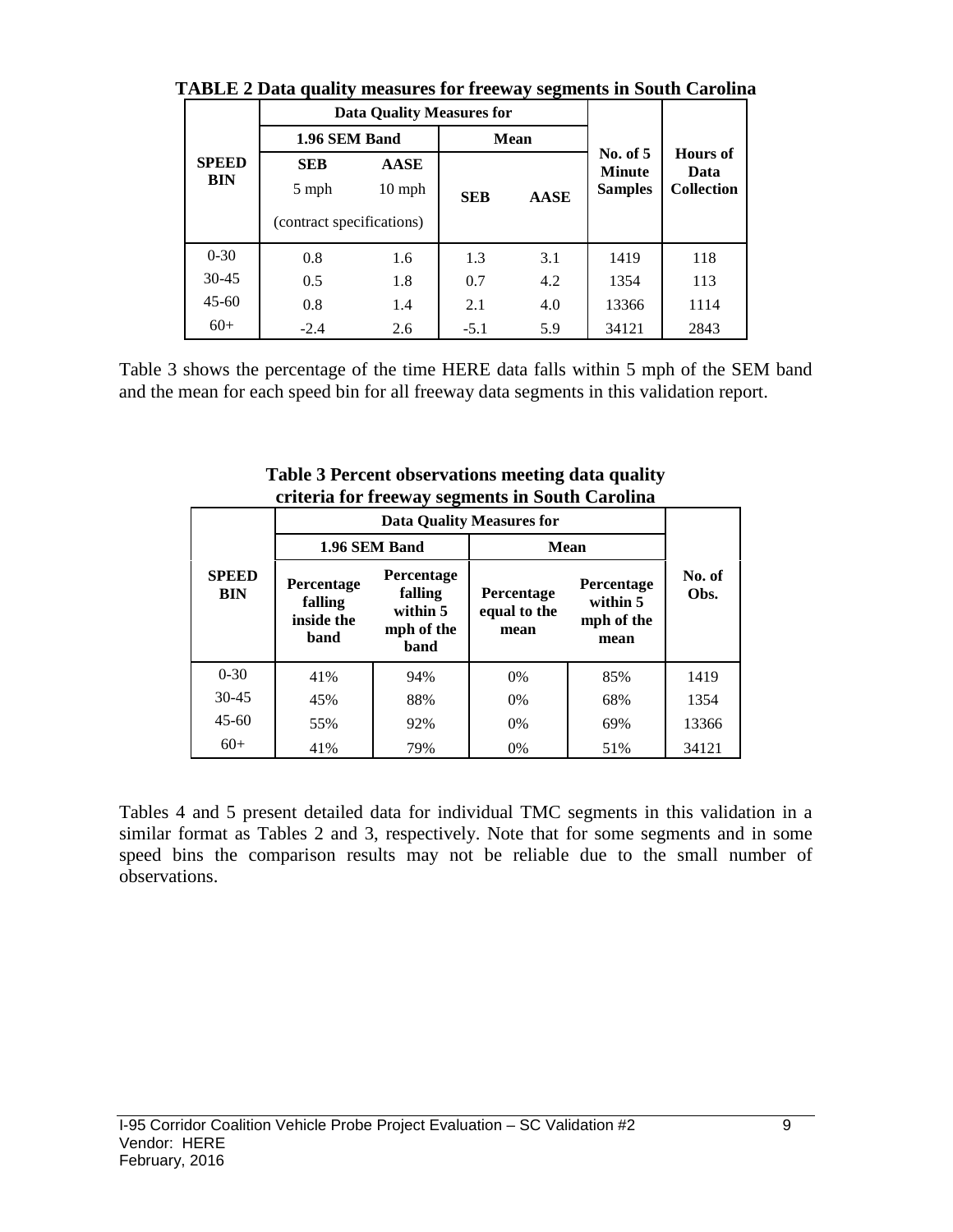|                  |                                  |                              |                            | buuu Caruma                       | <b>Data Quality Measures for</b>                    |                                             |                                                     |                |
|------------------|----------------------------------|------------------------------|----------------------------|-----------------------------------|-----------------------------------------------------|---------------------------------------------|-----------------------------------------------------|----------------|
|                  |                                  |                              |                            | 1.96 SEM Band                     |                                                     |                                             | Mean                                                |                |
| <b>TMC</b>       | <b>Standard</b><br>TMC<br>length | <b>Bluetooth</b><br>distance | <b>SPEED</b><br><b>BIN</b> | <b>Speed Error</b><br><b>Bias</b> | Average<br><b>Absolute</b><br><b>Speed</b><br>Error | <b>Speed</b><br><b>Error</b><br><b>Bias</b> | Average<br><b>Absolute</b><br><b>Speed</b><br>Error | No. of<br>Obs. |
|                  |                                  |                              | $0 - 30$                   | 1.1                               | 1.7                                                 | 1.8                                         | 3.3                                                 | $26*$          |
|                  |                                  |                              | 30-45                      | 1.3                               | 2.9                                                 | 2.6                                         | 5.6                                                 | 59             |
| <b>SC02-0001</b> | 1.69                             | 1.67                         | 45-60                      | 2.5                               | 2.6                                                 | 4.8                                         | 5.1                                                 | 2980           |
|                  |                                  |                              | $60+$                      | 0.8                               | 0.9                                                 | 1.8                                         | 3.1                                                 | 701            |
|                  |                                  |                              | $0 - 30$                   | 0.8                               | 1.0                                                 | 1.1                                         | 2.8                                                 | 71             |
|                  |                                  |                              | 30-45                      | $-1.2$                            | 1.8                                                 | $-3.6$                                      | 5.8                                                 | $21*$          |
| <b>SC02-0002</b> | 1.12                             | 1.22                         | 45-60                      | $-4.9$                            | 5.2                                                 | $-7.8$                                      | 9.1                                                 | 37             |
|                  |                                  |                              | $60+$                      | $-4.2$                            | 4.2                                                 | $-7.9$                                      | 8.0                                                 | 3627           |
|                  |                                  |                              | $0 - 30$                   | 0.9                               | 1.5                                                 | 1.3                                         | 3.1                                                 | 180            |
|                  |                                  |                              | 30-45                      | 0.0                               | 2.2                                                 | $-0.4$                                      | 4.5                                                 | 91             |
| <b>SC02-0003</b> | 2.27                             | 2.06                         | 45-60                      | $-1.0$                            | 1.6                                                 | $-1.7$                                      | 3.8                                                 | 145            |
|                  |                                  |                              | $60+$                      | $-1.4$                            | 1.5                                                 | $-3.1$                                      | 3.6                                                 | 3465           |
|                  |                                  |                              | $0 - 30$                   | 9.7                               | 9.8                                                 | 11.8                                        | 12.1                                                | 47             |
|                  |                                  |                              | 30-45                      | 6.3                               | 6.9                                                 | 9.1                                         | 10.7                                                | $27*$          |
| <b>SC02-0004</b> | 2.07                             | 2.29                         | 45-60                      | $-0.6$                            | 1.5                                                 | $-0.8$                                      | 3.7                                                 | 389            |
|                  |                                  |                              | $60+$                      | $-1.8$                            | 1.8                                                 | $-4.8$                                      | 4.9                                                 | 3362           |
|                  |                                  |                              | $0 - 30$                   | $-0.7$                            | 1.1                                                 | $-1.3$                                      | 2.0                                                 | 323            |
|                  |                                  | 2.23                         | 30-45                      | $-1.2$                            | 1.6                                                 | $-2.5$                                      | 3.2                                                 | 163            |
| <b>SC02-0005</b> | 2.30                             |                              | 45-60                      | $-3.0$                            | 3.0                                                 | $-5.8$                                      | 5.9                                                 | 84             |
|                  |                                  |                              | $60+$                      | $-5.7$                            | 5.7                                                 | $-9.9$                                      | 9.9                                                 | 3219           |
|                  |                                  |                              | $0 - 30$                   | 0.5                               | 1.0                                                 | 1.1                                         | 3.2                                                 | 206            |
| <b>SC02-0006</b> | 1.84                             | 2.22                         | 30-45                      | 0.3                               | 1.3                                                 | 0.4                                         | 3.7                                                 | 452            |
|                  |                                  |                              | 45-60                      | 0.3                               | 0.8                                                 | 0.8                                         | 2.9                                                 | 2954           |
|                  |                                  |                              | $60+$                      | $-1.1$                            | 1.1                                                 | $-4.6$                                      | 5.0                                                 | 203            |
|                  |                                  |                              | $0 - 30$                   | 0.7                               | 0.7                                                 | 0.8                                         | 2.1                                                 | $15*$          |
| SC02-0007        | 1.45                             | 1.85                         | 30-45                      | 2.9                               | 3.4                                                 | 1.3                                         | 6.6                                                 | $5*$           |
|                  |                                  |                              | 45-60                      | $-0.1$                            | 2.7                                                 | 3.6                                         | 11.6                                                | 9*             |
|                  |                                  |                              | $60+$                      | $-5.6$                            | 5.6                                                 | $-10.9$                                     | 10.9                                                | 3660           |
|                  |                                  |                              | $0 - 30$                   | 0.7                               | 1.0                                                 | 1.1                                         | 1.9                                                 | 29             |
| <b>SC02-0008</b> | 1.58                             | 1.68                         | 30-45                      | 1.6                               | 1.7                                                 | 2.4                                         | 3.2                                                 | $8*$           |
|                  |                                  |                              | 45-60                      | 1.4                               | 1.7                                                 | 3.6                                         | 4.2                                                 | 217            |
|                  |                                  |                              | $60+$                      | 0.0                               | 0.7                                                 | $-0.4$                                      | 2.8                                                 | 3550           |
|                  |                                  |                              | $0 - 30$                   | 1.0                               | 1.1                                                 | 1.9                                         | 2.4                                                 | 277            |
| SC02-0009        | 1.26                             | 1.27                         | 30-45                      | 1.1                               | 1.5                                                 | 3.0                                         | 4.6                                                 | 54             |
|                  |                                  |                              | 45-60<br>$60+$             | $-0.1$                            | 0.3                                                 | 0.0                                         | 2.8                                                 | 1764           |
|                  |                                  |                              | $0 - 30$                   | $-1.4$                            | 1.4                                                 | $-4.6$                                      | 4.9                                                 | 1095           |
|                  |                                  |                              | 30-45                      | 0.3                               | 1.8                                                 | 0.3                                         | 3.4                                                 | $23*$          |
| <b>SC02-0010</b> | 1.61                             | 1.60                         | 45-60                      | 1.1                               | 1.9                                                 | 1.7                                         | 3.5                                                 | 166            |
|                  |                                  |                              | $60+$                      | $-0.1$                            | 0.9                                                 | 0.3                                         | 2.8                                                 | 497            |
|                  |                                  |                              | $0 - 30$                   | $-1.0$<br>3.4                     | 1.2<br>4.1                                          | $-2.8$<br>4.8                               | 3.5<br>6.1                                          | 2871<br>42     |
|                  |                                  |                              | 30-45                      | $-0.4$                            | 2.7                                                 | $-0.2$                                      | 5.9                                                 | 39             |
| <b>SC02-0011</b> | 1.59                             | 1.71                         | 45-60                      | $-0.1$                            | 1.2                                                 | 0.7                                         | 3.4                                                 | 813            |
|                  |                                  |                              | $60+$                      |                                   |                                                     |                                             |                                                     |                |
|                  |                                  |                              |                            | $-0.5$                            | 0.7                                                 | $-1.4$                                      | 2.7                                                 | 2452           |

#### **Table 4 Data quality measures for individual freeway validation segments in the state of South Carolina**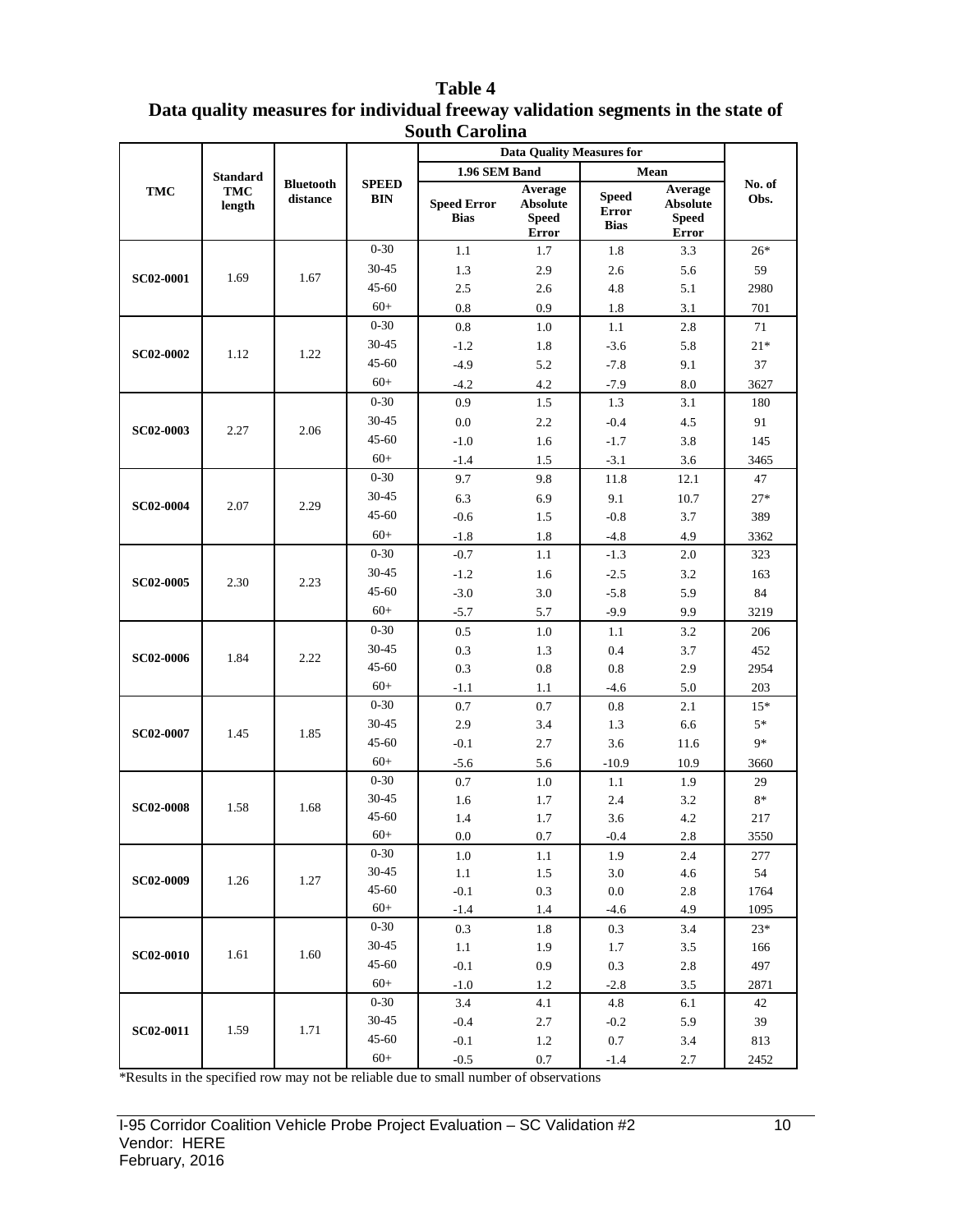#### **Table 4 (Cont'd) Data quality measures for individual freeway validation segments in the state of South Carolina**

|                  |                      |                              |                            | <b>Data Quality Measures for</b>  |                                                     |                                             |                                                            |                |
|------------------|----------------------|------------------------------|----------------------------|-----------------------------------|-----------------------------------------------------|---------------------------------------------|------------------------------------------------------------|----------------|
|                  | <b>Standard</b>      |                              |                            | 1.96 SEM Band                     |                                                     |                                             | Mean                                                       |                |
| TMC              | <b>TMC</b><br>length | <b>Bluetooth</b><br>distance | <b>SPEED</b><br><b>BIN</b> | <b>Speed Error</b><br><b>Bias</b> | Average<br><b>Absolute</b><br>Speed<br><b>Error</b> | <b>Speed</b><br><b>Error</b><br><b>Bias</b> | Average<br><b>Absolute</b><br><b>Speed</b><br><b>Error</b> | No. of<br>Obs. |
|                  |                      |                              | $0 - 30$                   | 1.1                               | 1.3                                                 | 1.8                                         | 2.5                                                        | 108            |
| <b>SC02-0012</b> | 1.60                 | 1.63                         | $30 - 45$                  | 1.6                               | 2.0                                                 | 3.0                                         | 4.4                                                        | 51             |
|                  |                      |                              | $45 - 60$                  | 0.5                               | 0.7                                                 | 2.6                                         | 3.4                                                        | 545            |
|                  |                      |                              | $60+$                      | $-0.3$                            | 0.4                                                 | $-2.3$                                      | 3.6                                                        | 2488           |
|                  |                      | 1.68                         | $0 - 30$                   | 0.5                               | 1.5                                                 | 1.3                                         | 3.6                                                        | 54             |
| SC02-0013        | 1.49                 |                              | $30 - 45$                  | 1.9                               | 2.5                                                 | 4.0                                         | 5.6                                                        | 118            |
|                  |                      |                              | $45 - 60$                  | 1.2                               | 1.3                                                 | 4.6                                         | 5.1                                                        | 2454           |
|                  |                      |                              | $60+$                      | $-0.1$                            | 0.6                                                 | $-0.5$                                      | 3.1                                                        | 770            |
|                  |                      |                              | $0 - 30$                   | 0.4                               | 0.8                                                 | 1.5                                         | 4.4                                                        | $18*$          |
| <b>SC02-0014</b> | 1.18                 | 1.08                         | $30 - 45$                  | $-0.8$                            | 1.1                                                 | $-1.5$                                      | 4.0                                                        | 100            |
|                  |                      |                              | $45 - 60$                  | $-1.5$                            | 1.6                                                 | $-4.0$                                      | 4.9                                                        | 478            |
|                  |                      |                              | $60+$                      | $-3.9$                            | 3.9                                                 | $-8.6$                                      | 8.7                                                        | 2658           |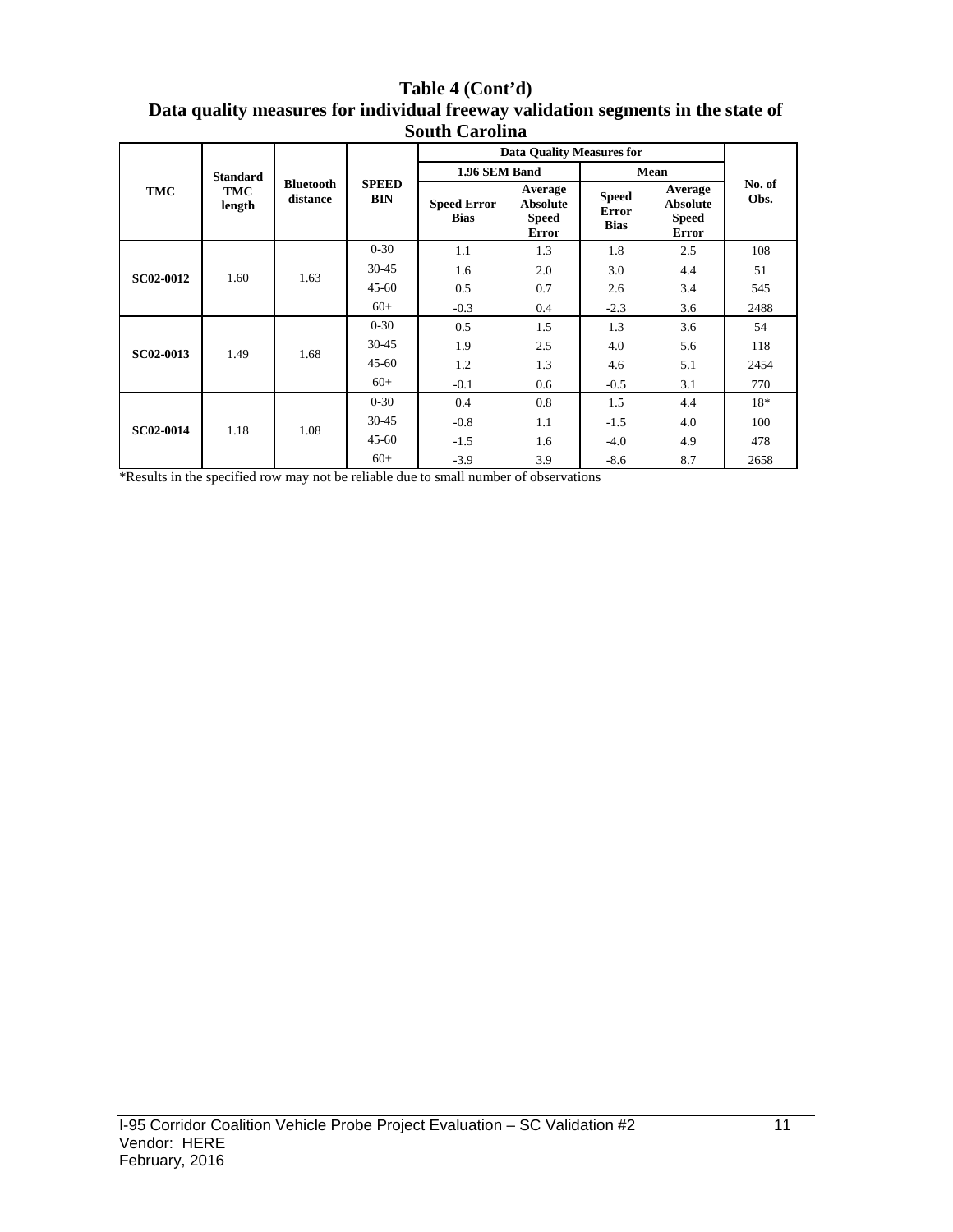#### **Table 5 Observations meeting data quality criteria for individual freeway validation segments in the state of South Carolina**

|                  |                   |                                   |                                 |                                               | <b>Data Quality Measures for</b>            |                                  |                           |                                       |                                               |            |
|------------------|-------------------|-----------------------------------|---------------------------------|-----------------------------------------------|---------------------------------------------|----------------------------------|---------------------------|---------------------------------------|-----------------------------------------------|------------|
|                  |                   |                                   | 1.96 SEM Band                   |                                               |                                             |                                  |                           | Mean                                  |                                               |            |
| <b>TMC</b>       | <b>SPEED</b>      | <b>Speed Error Bias</b>           |                                 | <b>Average Absolute Speed</b><br><b>Error</b> |                                             | <b>Speed Error Bias</b>          |                           |                                       | <b>Average Absolute</b><br><b>Speed Error</b> | No.<br>of  |
|                  | <b>BIN</b>        | No. falling<br>inside the<br>band | % falling<br>inside the<br>band | No. falling<br>within 5<br>mph of the<br>band | % falling<br>within 5<br>mph of<br>the band | No. equal<br>to the<br>mean      | % equal<br>to the<br>mean | No.<br>within 5<br>mph of<br>the mean | $%$ within<br>5 mph of<br>the mean            | Obs.       |
|                  | $0 - 30$          | 6                                 | 23%                             | 25                                            | 96%                                         | $\boldsymbol{0}$                 | 0%                        | 17                                    | 65%                                           | $26*$      |
|                  | 30-45             | 12                                | 20%                             | 36                                            | 61%                                         | $\boldsymbol{0}$                 | 0%                        | 29                                    | 49%                                           | 59         |
| <b>SC02-0001</b> | $45 - 60$         | 238                               | 8%                              | 2039                                          | 68%                                         | $\boldsymbol{0}$                 | 0%                        | 1517                                  | 51%                                           | 2980       |
|                  | $60+$             | 211                               | 30%                             | 626                                           | 89%                                         | $\boldsymbol{0}$                 | 0%                        | 573                                   | 82%                                           | 701        |
|                  | $0 - 30$          | 24                                | 34%                             | 65                                            | 92%                                         | $\boldsymbol{0}$                 | 0%                        | 64                                    | 90%                                           | 71         |
|                  | 30-45             | $\mathfrak{2}$                    | 10%                             | 15                                            | 71%                                         | $\boldsymbol{0}$                 | $0\%$                     | 13                                    | 62%                                           | $21*$      |
| <b>SC02-0002</b> | $45 - 60$         | 5                                 | 14%                             | 16                                            | 43%                                         | $\boldsymbol{0}$                 | $0\%$                     | 12                                    | 32%                                           | 37         |
|                  | $60+$             | 140                               | 4%                              | 1318                                          | 36%                                         | $\boldsymbol{0}$                 | 0%                        | 781                                   | 22%                                           | 3627       |
|                  | $0 - 30$          | 52                                | 29%                             | 165                                           | 92%                                         | $\mathbf{1}$                     | 1%                        | 154                                   | 86%                                           | 180        |
|                  | 30-45             | 23                                | 25%                             | 69                                            | 76%                                         | $\boldsymbol{0}$                 | 0%                        | 61                                    | 67%                                           | 91         |
| <b>SC02-0003</b> | $45 - 60$         | 50                                | 34%                             | 120                                           | 83%                                         | $\boldsymbol{0}$                 | 0%                        | 111                                   | 77%                                           | 145        |
|                  | $60+$             | 671                               | 19%                             | 2993                                          | 86%                                         | $\boldsymbol{0}$                 | 0%                        | 2641                                  | 76%                                           | 3465       |
|                  | $0 - 30$          | 3                                 | 6%                              | 16                                            | 34%                                         | $\boldsymbol{0}$                 | 0%                        | 14                                    | 30%                                           | 47         |
| <b>SC02-0004</b> | 30-45             | $\mathbf{1}$                      | 4%                              | $\tau$                                        | 26%                                         | $\boldsymbol{0}$                 | 0%                        | 5                                     | 19%                                           | $27*$      |
|                  | $45 - 60$         | 90                                | 23%                             | 327                                           | 84%                                         | $\boldsymbol{0}$                 | 0%                        | 299                                   | 77%                                           | 389        |
|                  | $60+$             | 414                               | 12%                             | 2552                                          | 76%                                         | $\overline{0}$                   | 0%                        | 1831                                  | 54%                                           | 3362       |
|                  | $0 - 30$          | 64                                | 20%                             | 319                                           | 99%                                         | $\boldsymbol{0}$                 | 0%                        | 313                                   | 97%                                           | 323        |
| <b>SC02-0005</b> | 30-45             | 33                                | 20%                             | 147                                           | 90%                                         | $\boldsymbol{0}$                 | $0\%$                     | 131                                   | 80%                                           |            |
|                  | $45 - 60$         |                                   |                                 |                                               |                                             |                                  |                           |                                       |                                               | 163        |
|                  | $60+$             | 11                                | 13%                             | 53                                            | 63%                                         | $\boldsymbol{0}$                 | $0\%$                     | 41                                    | 49%                                           | 84         |
|                  | $0 - 30$          | 50                                | 2%                              | 597                                           | 19%                                         | $\boldsymbol{0}$                 | 0%                        | 298                                   | 9%                                            | 3219       |
|                  |                   | 68                                | 33%                             | 186                                           | 90%                                         | $\boldsymbol{0}$                 | 0%                        | 161                                   | 78%                                           | 206        |
| <b>SC02-0006</b> | 30-45             | 163                               | 36%                             | 392                                           | 87%                                         | $\boldsymbol{0}$                 | 0%                        | 329                                   | 73%                                           | 452        |
|                  | $45 - 60$         | 1022                              | 35%                             | 2677                                          | 91%                                         | $\boldsymbol{0}$                 | 0%                        | 2457                                  | 83%                                           | 2954       |
|                  | $60+$             | 37                                | 18%                             | 152                                           | 75%                                         | $\boldsymbol{0}$                 | 0%                        | 116                                   | 57%                                           | 203        |
|                  | $0 - 30$          | 3                                 | 20%                             | 15                                            | 100%                                        | $\boldsymbol{0}$                 | 0%                        | 14                                    | 93%                                           | $15*$      |
| <b>SC02-0007</b> | 30-45             | 3                                 | 60%                             | $\overline{4}$                                | 80%                                         | $\boldsymbol{0}$                 | $0\%$                     | 3                                     | 60%                                           | $5*$       |
|                  | $45 - 60$         | $\mathbf{1}$                      | 11%                             | $\overline{4}$                                | 44%                                         | $\boldsymbol{0}$                 | $0\%$                     | $\mathfrak{2}$                        | 22%                                           | $9*$       |
|                  | $60+$             | 82                                | 2%                              | 731                                           | 20%                                         | $\boldsymbol{0}$                 | 0%                        | 328                                   | 9%                                            | 3660       |
|                  | $0 - 30$          | 6                                 | 21%                             | 28                                            | 97%                                         | $\boldsymbol{0}$                 | 0%                        | 26                                    | 90%                                           | 29         |
| <b>SC02-0008</b> | 30-45             | $\overline{4}$                    | 50%                             | 6                                             | 75%                                         | $\boldsymbol{0}$                 | 0%                        | 5                                     | 63%                                           | $8*$       |
|                  | $45 - 60$         | 27                                | 12%                             | 177                                           | 82%                                         | 0                                | 0%                        | 144                                   | 66%                                           | 217        |
|                  | $60+$             | 1209                              | 34%                             | 3278                                          | 92%                                         | 4                                | $0\%$                     | 3011                                  | 85%                                           | 3550       |
|                  | $0 - 30$          | 62                                | 22%                             | 263                                           | 95%                                         | $\boldsymbol{0}$                 | $0\%$                     | 246                                   | 89%                                           | 277        |
| <b>SC02-0009</b> | 30-45             | 13                                | 24%                             | 41                                            | 76%                                         | $\boldsymbol{0}$                 | $0\%$                     | 33                                    | 61%                                           | 54         |
|                  | 45-60             | 682                               | 39%                             | 1653                                          | 94%                                         | $\boldsymbol{0}$                 | $0\%$                     | 1502                                  | 85%                                           | 1764       |
|                  | $60+$             | 174                               | 16%                             | 806                                           | 74%                                         | $\boldsymbol{0}$                 | $0\%$                     | 625                                   | 57%                                           | 1095       |
|                  | $0 - 30$<br>30-45 | $7\phantom{.0}$                   | 30%                             | 18                                            | 78%                                         | $\boldsymbol{0}$                 | $0\%$                     | 17                                    | 74%                                           | $23*$      |
| <b>SC02-0010</b> | 45-60             | 40<br>175                         | 24%<br>35%                      | 139<br>453                                    | 84%<br>91%                                  | $\boldsymbol{0}$<br>$\mathbf{1}$ | $0\%$<br>$0\%$            | 124<br>422                            | 75%<br>85%                                    | 166<br>497 |
|                  | $60+$             | 674                               | 23%                             | 2483                                          | 86%                                         | $\mathbf{2}$                     | 0%                        | 2156                                  | 75%                                           | 2871       |
|                  | $0 - 30$          | 5                                 | 12%                             | 29                                            | 69%                                         | $\boldsymbol{0}$                 | $0\%$                     | 25                                    | 60%                                           | 42         |
|                  | 30-45             | 4                                 | 10%                             | 24                                            | 62%                                         | $\boldsymbol{0}$                 | $0\%$                     | 18                                    | 46%                                           | 39         |
| SC02-0011        | 45-60             | 172                               | 21%                             | 721                                           | 89%                                         | $\boldsymbol{0}$                 | $0\%$                     | 653                                   | 80%                                           | 813        |
|                  | $60+$             | 728                               | 30%                             | 2281                                          | 93%                                         | $\mathbf{1}$                     | 0%                        | 2096                                  | 85%                                           | 2452       |